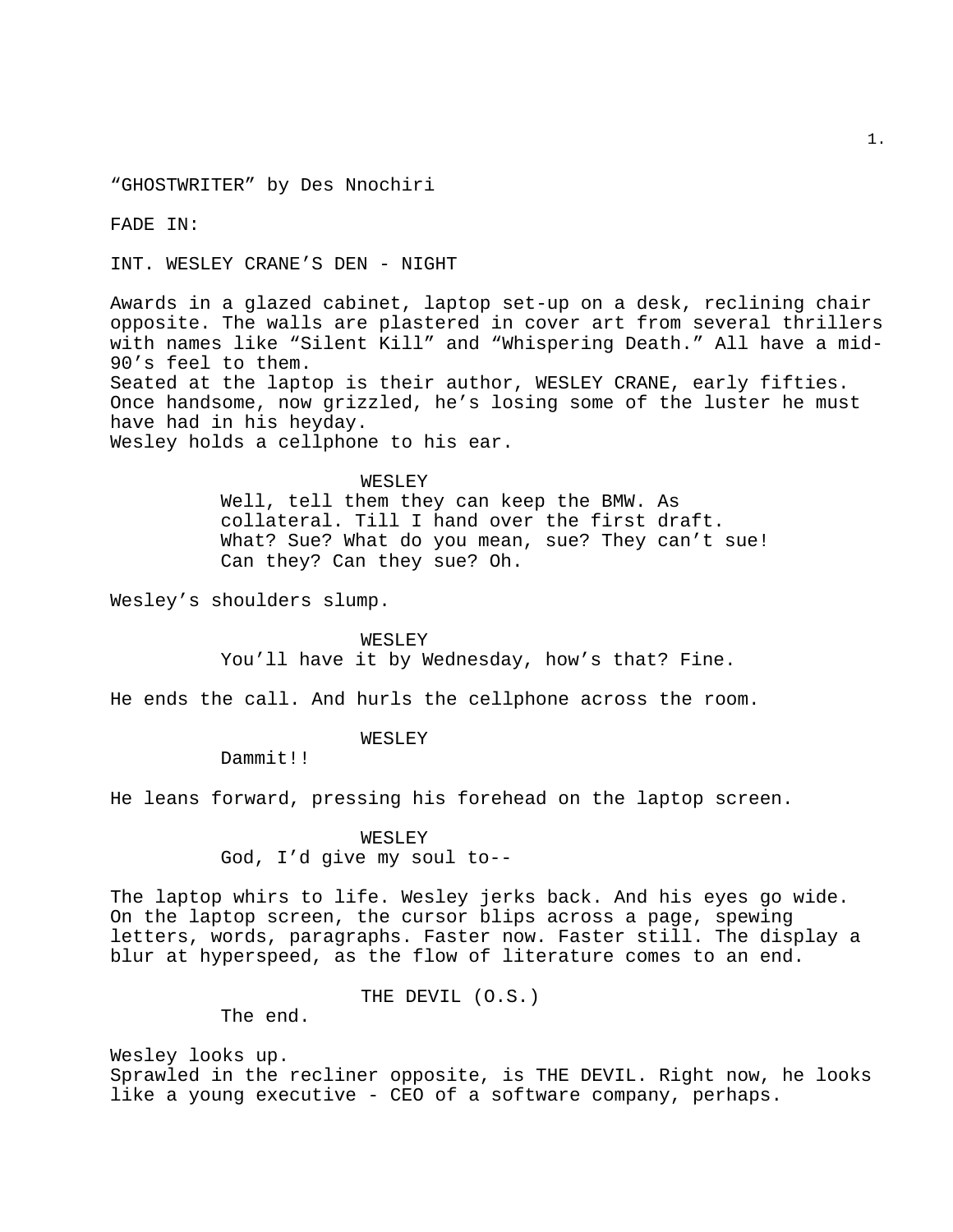2.

He's reading a hardcover novel, "A Deathly Hush." The back cover has a photograph of a fit and more prosperous-looking Wesley.

> THE DEVIL Eviscerate. One S, or two?

> > WESLEY

One. With a C. Who the hell are you? And how did you-- ?

The Devil points the book toward Wesley's laptop.

THE DEVIL Look it over. You know. Proof-read. I think I've captured the essence of your... style.

WESLEY

My... What?

THE DEVIL Go ahead. I've got time. And lots of it.

WESLEY Time. Who the hell ar--?

The Devil taps his wristwatch. Gestures toward the laptop.

Intrigued in spite of himself, Wesley scrolls through the text. Hesitant, at first, he's soon hooked, and:

> WESLEY This... This is brilliant. Absolutely... magnificent. Best thing I've written since, since--

THE DEVIL "Silent Kill?" I loved that one.

He's now parked on the corner of the desk.

THE DEVIL Well? Go ahead. What are you waiting for? E-mail that puppy. And get those whiny publishers off your back.

WESLEY I'm supposed to mail them a manuscript--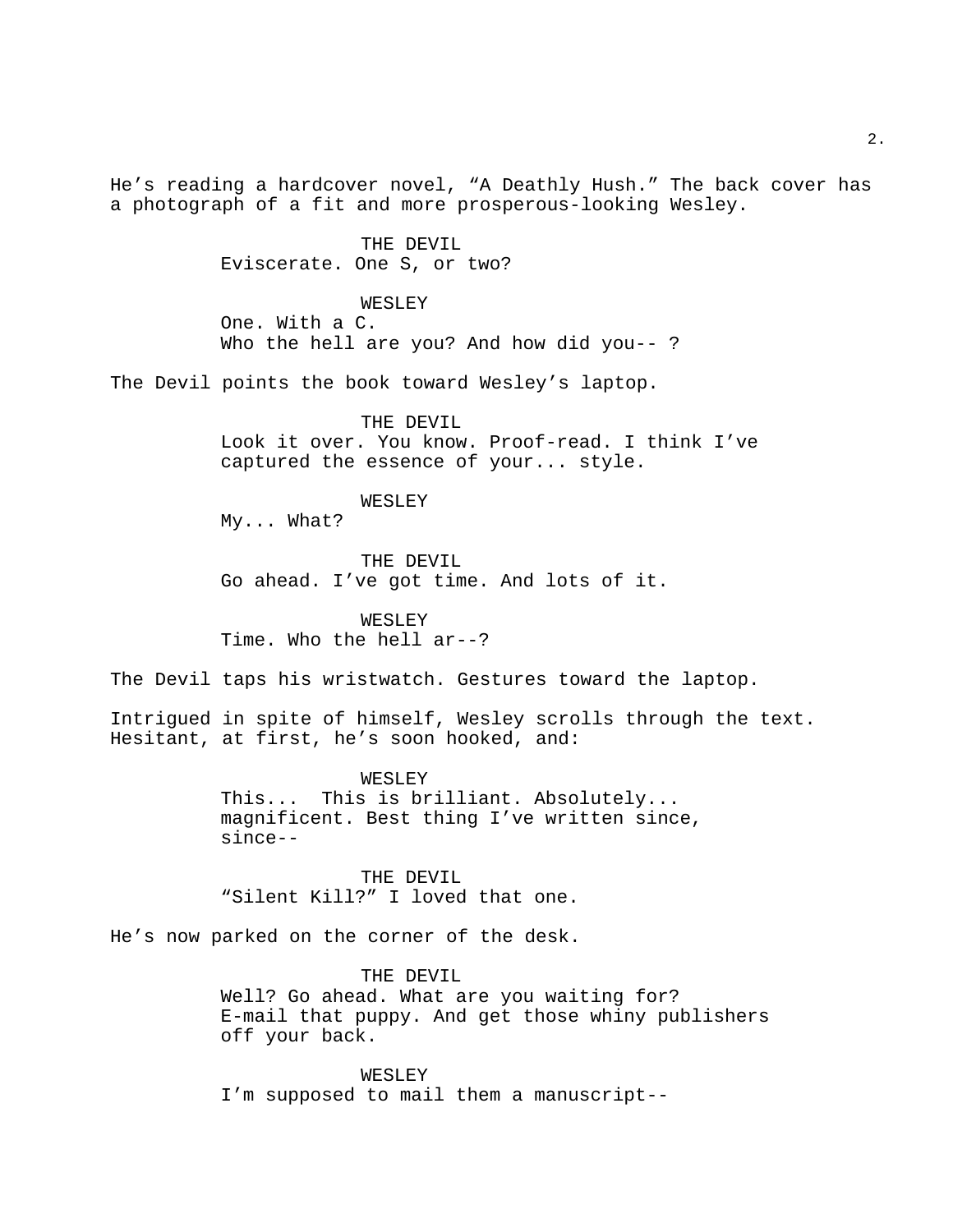THE DEVIL

Doesn't make. E-mail's legal tender, now. You wanna be able to prove to them that you had your first draft. Finished. Before Wednesday. Right?

WESLEY Well, yeah, but--

The Devil holds up his copy of "A Deathly Hush." Wesley goggles at it, mesmerised.

# THE DEVIL

The book. Is. Brilliant. You'll. Make. Millions. Doesn't matter where it came from. Doesn't matter who I am. Think of this as a... as a dream that you'll never wake up from.

# WESLEY

 $I --$ 

He looks at the cover art on the den walls. The award plaques in the cabinet. "A Deathly Hush." And e-mails that puppy.

#### THE DEVIL

Thattaboy. And all I ask of you in return is what you were prepared to give. In fact, what all good writers give. To their art.

He rams his clawed hand deep into Wesley's chest.

# THE DEVIL

Your heart. And soul.

He withdraws the hand. Clutching Wesley's still beating heart in his fingers. A luminous vapor trail follows it, as the writer's soul departs his body. Wesley's corpse slumps over the laptop.

The Devil straightens up, and looks to his left. A phantom Wesley stands there. Very unhappy. A ragged hole in his chest.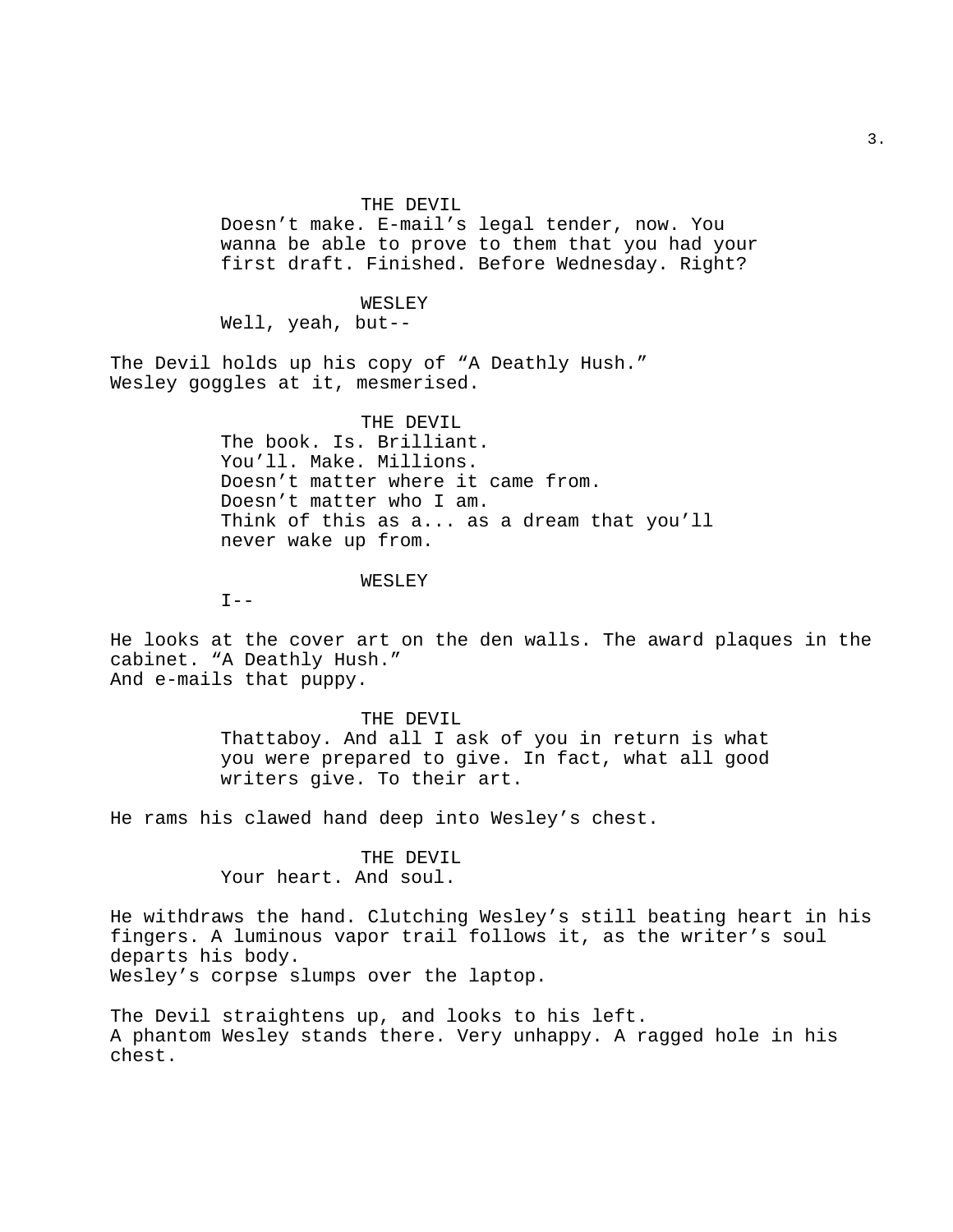#### THE DEVIL

Hey, Wesley, why so glum? It's not over for you, buddy. I have work for you. I can use a man with your skills. After all, I can't be everywhere at once, now can I?

FADE OUT

FADE IN:

INT. ISABELLE LANGDON'S APARTMENT - DAY (SIX MONTHS LATER)

ISABELLE LANGDON, late twenties, beaming smile, sits at her desk. She holds a mock-up of the cover art for her first novel. "Time to Kill." She scrawls a note on the border with a red pen. Nods.

Her face falls, as she flips through the latest pile of rejection slips on her desk.

#### ISABELLE

"...not what we're looking for, at this time." Change the record! This one's old. Cliched. And, and... stilted. Thematically unsound. Derivative. Needs work. Shitheads!

She slaps them down, hard. Then picks up a book by her laptop. Wesley Crane's "A Deathly Hush," the back cover now a fulsome eulogy to the great man.

Isabelle opens the book, scans the text for a while. Sighs.

ISABELLE Urrgh!! I'd give my right arm if I could write like this.

Her laptop flips open, by itself. A flurry of words races across the screen. And stops. Isabelle frowns. Looks round the room. Scrolls through the text, and:

> ISABELLE Hmmm. Now, that's not bad. Extremely not bad. Good, even.

WESLEY (O.S.) I think I've managed to... capture your style.